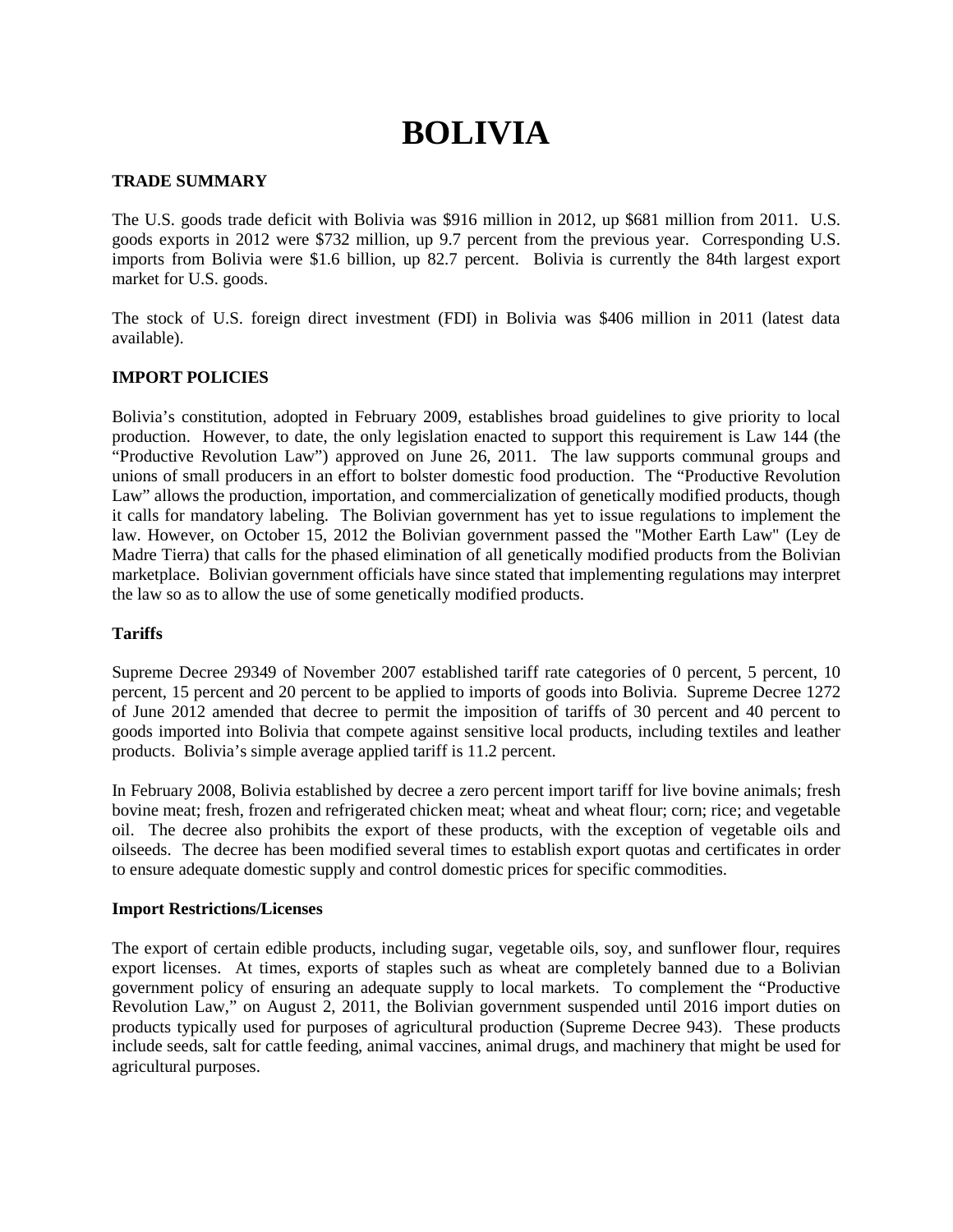## **Nontariff Measures**

The Bolivian government generally does not apply specific restrictions, such as permits or import licenses, to trade in industrial and commercial goods. However, since December 2008, Supreme Decree 28963 has gradually reduced the age of vehicles that may be imported. Since January 2011, the maximum age of cars permitted for import is three years old. Additionally, Bolivia has prohibited the importation of diesel vehicles with engine displacement smaller than 4,000 cubic centimeters, all vehicles that use liquefied petroleum gas, and cars with right side steering. The import prohibition on cars with right side steering has led to increased demand for U.S. vehicles.

Since October 2008, the importation of guns and ammunition for civilian use (Supreme Decree 29747) has been prohibited. In accordance with Andean Community Decision 337, Bolivia banned all used clothing imports in April 2007.

# **GOVERNMENT PROCUREMENT**

In 2004, Bolivia enacted the "*Compro Boliviano*" (Buy Bolivian) program through Supreme Decree 27328. This program supports domestic production by giving preference to Bolivian products in government procurement. Under procurement rules that were modified in 2007 and 2009, the government must give priority to small and micro-producers and peasant associations in procurements under \$100,000. In addition, the government requires fewer guarantees and imposes fewer requirements on suppliers that qualify as small or micro-producers or peasant associations.

Bolivian companies also are given priority in government procurement valued between \$142,000 and \$5.7 million. Importers of foreign products can participate in these procurements only where locally manufactured products and local service providers are unavailable or where the Bolivian government does not select a domestic supplier. In such cases, or if a procurement exceeds \$5.7 million, the government can call for an international tender. There is a requirement that foreign companies submitting a tender for government consultancy contracts do so in association with a Bolivian company, but the Bolivian government has been known to make exceptions in strategic sectors, as defined by the government.

As a general matter, the tendering process is nontransparent. Government requirements and the details of the tender are not always defined, and procurement notices are not always made public. For example, none of the government-owned strategic sector companies (including YPFB, ENDE, Mutun, Evaporitic Resources, and the Hydrocarbon Industrialization Company) are required to publish their tenders through the official procurement website (SICOES or *Sistema de Información de Contrataciones Estatales*). Concerns have been raised that these companies are not required to follow the procedures established in the national procurement law.

Bolivia is not a signatory to the WTO Agreement on Government Procurement.

# **INTELLECTUAL PROPERTY RIGHTS PROTECTION**

Bolivia was listed on the Watch List in the 2012 Special 301 report. The report noted that high levels of piracy and counterfeiting persist, and there is a continued need to improve criminal and civil intellectual property rights (IPR) enforcement. The report also stated that Bolivia should provide for more efficient prosecution of IPR violations, for better coordination among Bolivian enforcement authorities, and for additional resources to be allocated to enforcement officials.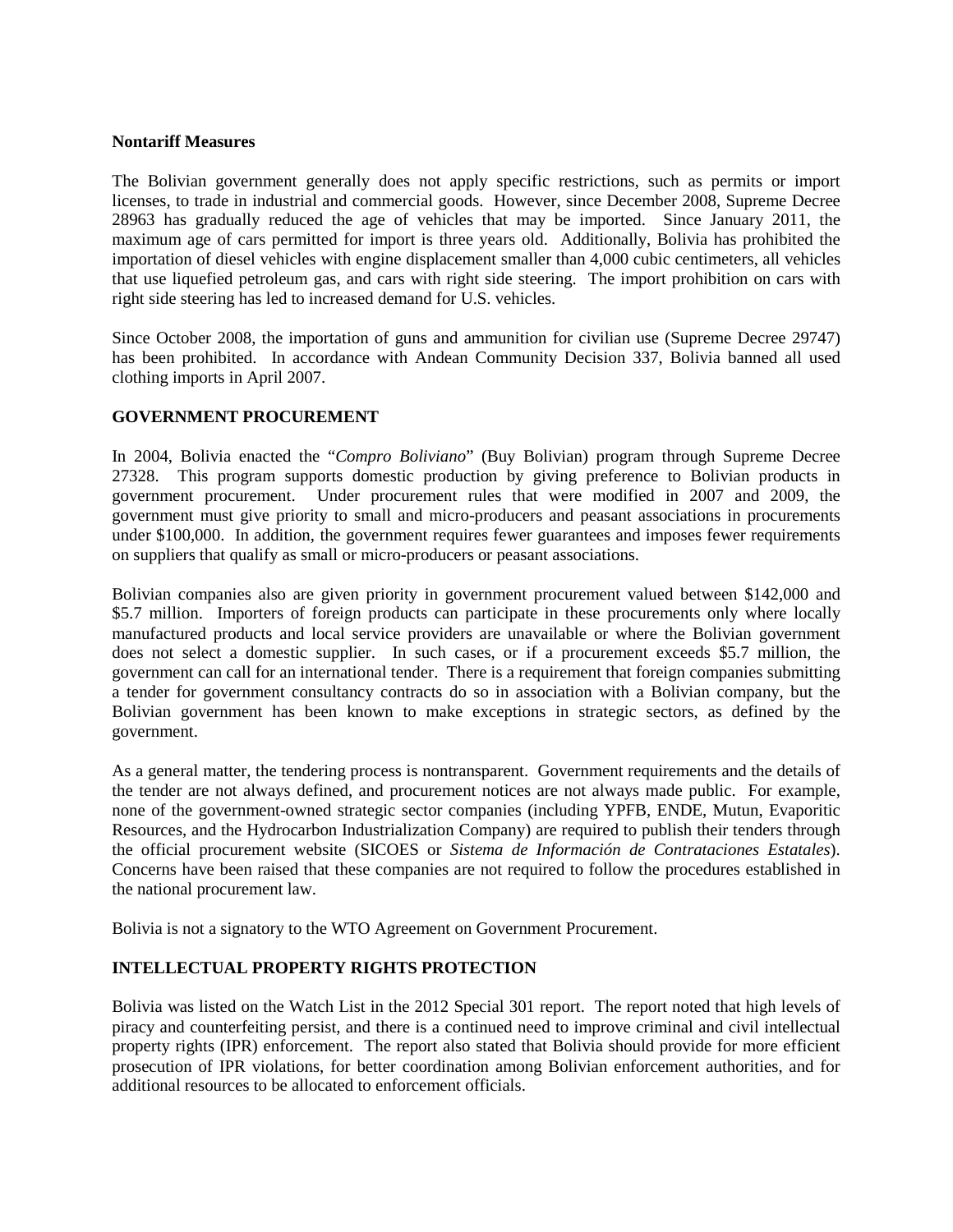#### **INVESTMENT BARRIERS**

Government policy changes stemming, in part, from the adoption of a new constitution in February 2009 have raised concerns among foreign investors. Although the new constitution has yet to be fully implemented, one of its most troubling provisions calls for a limit on foreign companies' access to international arbitration in cases of conflicts with the government. It also states that all bilateral investment treaties (BIT) must be renegotiated to adjust to this and other new constitutional provisions. Citing these provisions, in June 2012, the Bolivian government became the first U.S. BIT partner to terminate its BIT with the United States. Existing investors in Bolivia at the time of termination continue to be protected by the BIT's provisions for 10 years after the termination of the treaty. In October 2007, Bolivia became the first country to withdraw from the World Bank's International Centre for Settlement of Investment Disputes (ICSID).

The government of Bolivia has reversed the privatization efforts of previous governments and has placed increasing emphasis on public ownership of strategic enterprises. In an effort to control key sectors of the economy, the Bolivian government has obtained (through legally required contract renegotiations) at least 51 percent government ownership in a number of companies in the oil, gas, and telecommunications sectors. As part of re-nationalization negotiations, the Bolivian government in 2009 also re-acquired 47 percent to 50 percent of the shares in four electric companies that were privatized 12 years earlier; in 2010, the government took control of 100 percent of the shares and assumed management control of all four of these companies. In 2012, the Bolivian government took further control of the energy sector by nationalizing two additional companies, including a large national electricity transportation company, as well as the principal electricity distribution company in the Department of La Paz. The government has announced that additional companies in strategic sectors, including railways, could be nationalized.

The government is also using means other than nationalization to reestablish public sector control over the economy. In the past few years, the Bolivian government created 20 public companies to operate in "strategic" sectors such as food production, industrialization of natural resources, air travel, and internal and external market sales. Private sector entities have expressed concern that these public companies engage in subsidized, unfair competition and are leading to a state-driven economic system.

The new Bolivian constitution includes requirements for state involvement in natural resource companies. It states that all natural resources will be administered by the government of Bolivia. The government will grant ownership rights and control the exploitation, exploration, and industrialization of natural resources through public companies, communities, and private companies that will enter joint ventures with the public sector.

With respect to hydrocarbon resources, Article 359 of the new constitution stipulates that all hydrocarbon deposits, whatever their state or form, belong to the government of Bolivia. No concessions or contracts may transfer ownership of hydrocarbon deposits to private or other interests. The Bolivian government exercises its right to explore and exploit hydrocarbon reserves and trade-related products through the state-owned *Yacimientos Petrolíferos Fiscales Bolivianos* (YPFB). Beginning in 2006, YPFB benefitted from nationalization laws that required operators to turn over all production to, and sign new contracts that give, YPFB control over the distribution of gasoline, diesel fuel, and liquefied petroleum gas. Article 359 allows YPFB to enter into joint venture contracts for limited periods of time with domestic or foreign entities wishing to exploit or trade hydrocarbons or their derivatives.